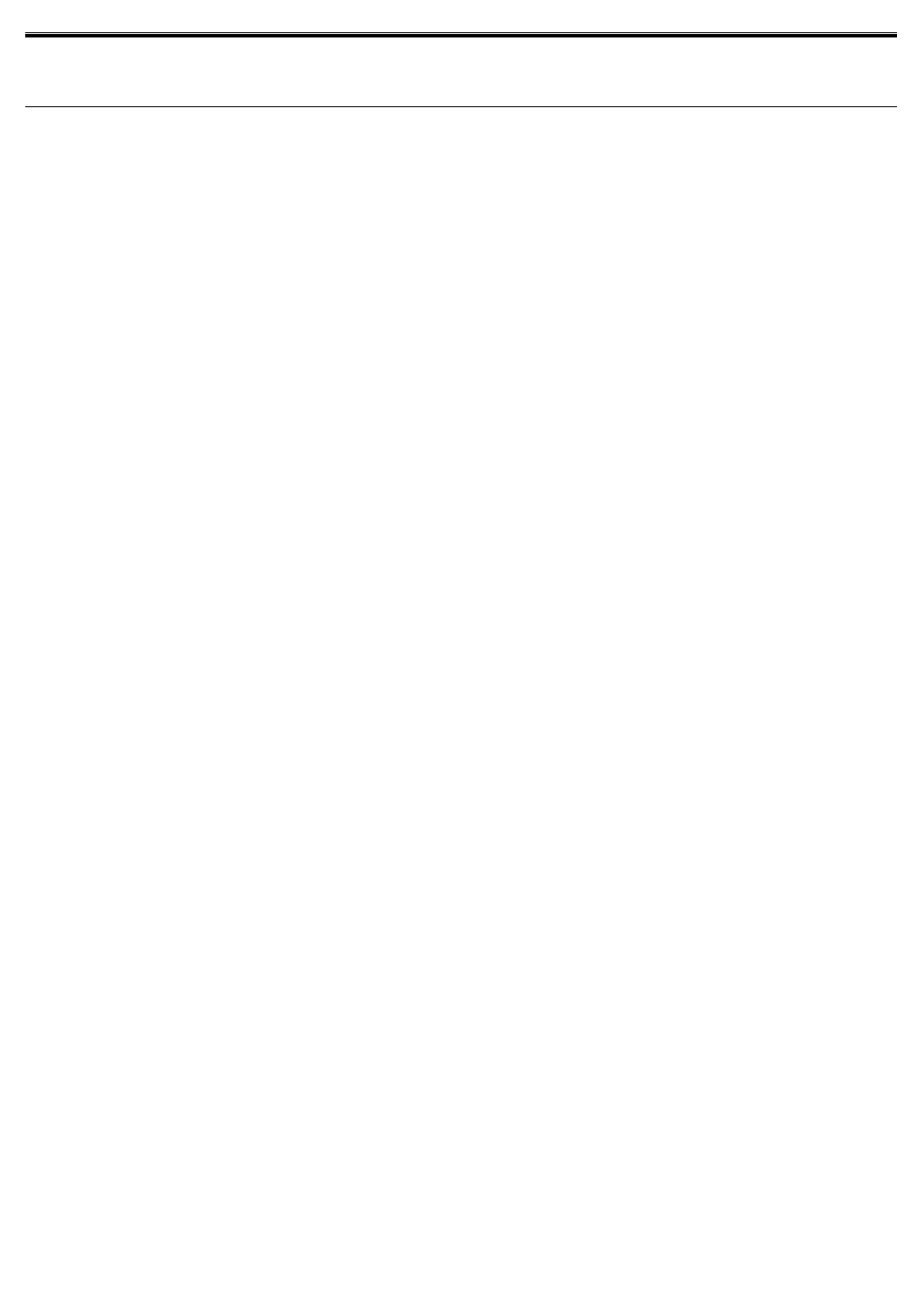#### **EXPLANATORY NOTE**

NextCure, Inc. (the "Company") is filing this Amendment No. 1 on Form 10-K/A (the "Amendment") to the Company's Annual Report on Form 10-K for the fiscal year ended December 31, 2020, which was originally filed with the Securities and Exchange Commission ("SEC") on March 4, 2021 (the "Original Filing"), to add the internal control over financial reporting language in the introduction of paragraph 4 and paragraph 4(b) of the certifications of its principal executive officer and principal financial officer pursuant to Section 302 of the Sarbanes-Oxley Act of 2002 (the "Section 302 Certifications"). Because no financial statements are contained within this Amendment, paragraph 3 of the Section 302 Certifications has been omitted. The modified Section 302 Certifications are attached to this Amendment as Exhibits 31.1 and 31.2.

Except as described above, no other amendments have been made to the Original Filing. The Company has not updated the disclosures contained herein to reflect events that have occurred since the date of the Original Filing. Accordingly, this Amendment should be read in conjunction with the Company's other filings made with the SEC subsequent to the Original Filing.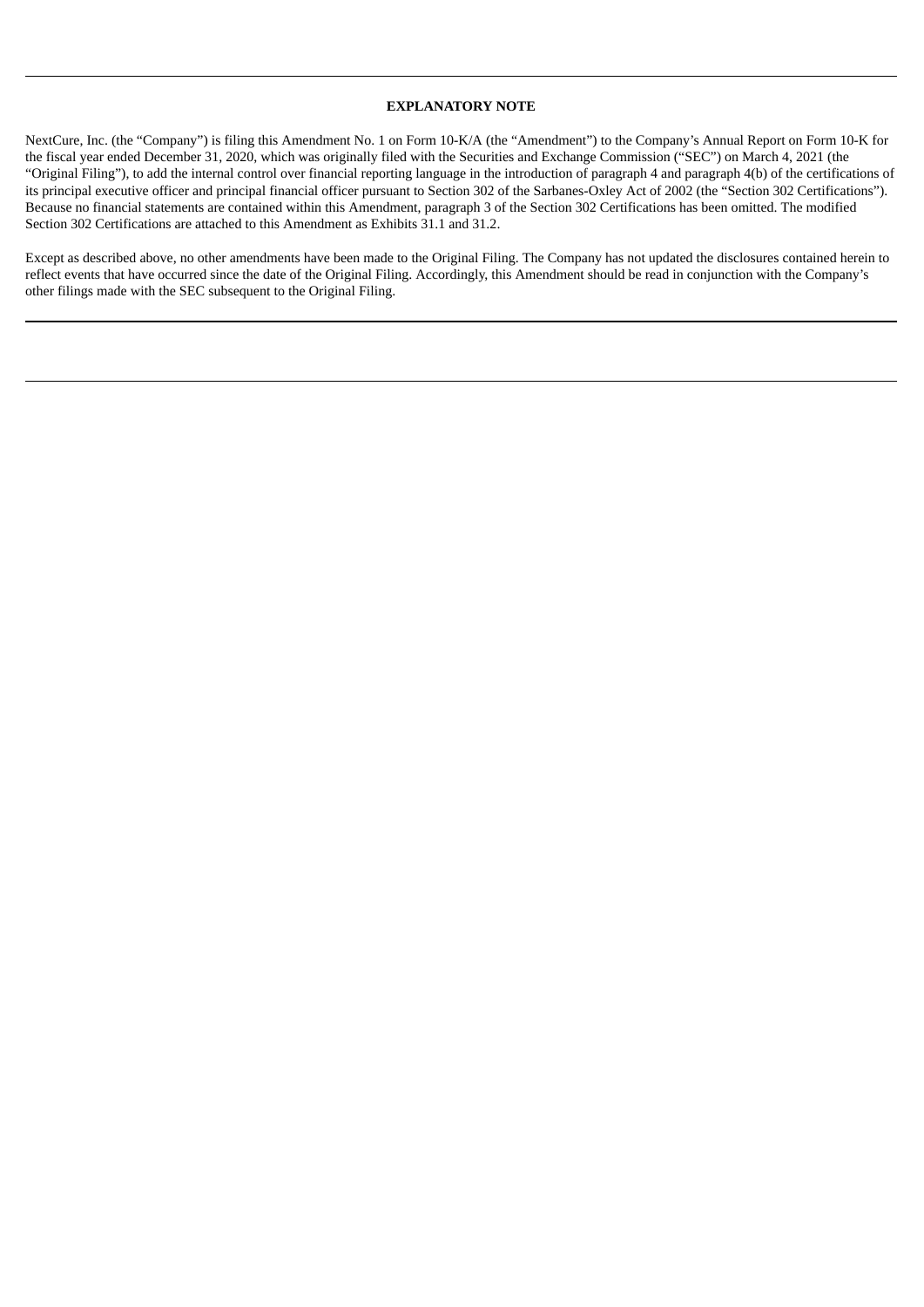#### **PART IV**

## **Item 15. Exhibits and Financial Statement Schedules**

 $\sim$ 

The documents listed in the following exhibit index are filed with this report (numbered in accordance with Item 601 of Regulation S-K).

| Exhibit<br>No. | <b>Exhibit Description</b>                                                                                                                                                       |
|----------------|----------------------------------------------------------------------------------------------------------------------------------------------------------------------------------|
| <b>31.1</b>    | Certification of Michael Richman pursuant to Rule 13a-14(a) under the Securities Exchange Act of 1934 as<br>adopted pursuant to Section 302 of the Sarbanes-Oxley Act of 2002.   |
| 31.2           | Certification of Steven P. Cobourn pursuant to Rule 13a-14(a) under the Securities Exchange Act of 1934 as<br>adopted pursuant to Section 302 of the Sarbanes-Oxley Act of 2002. |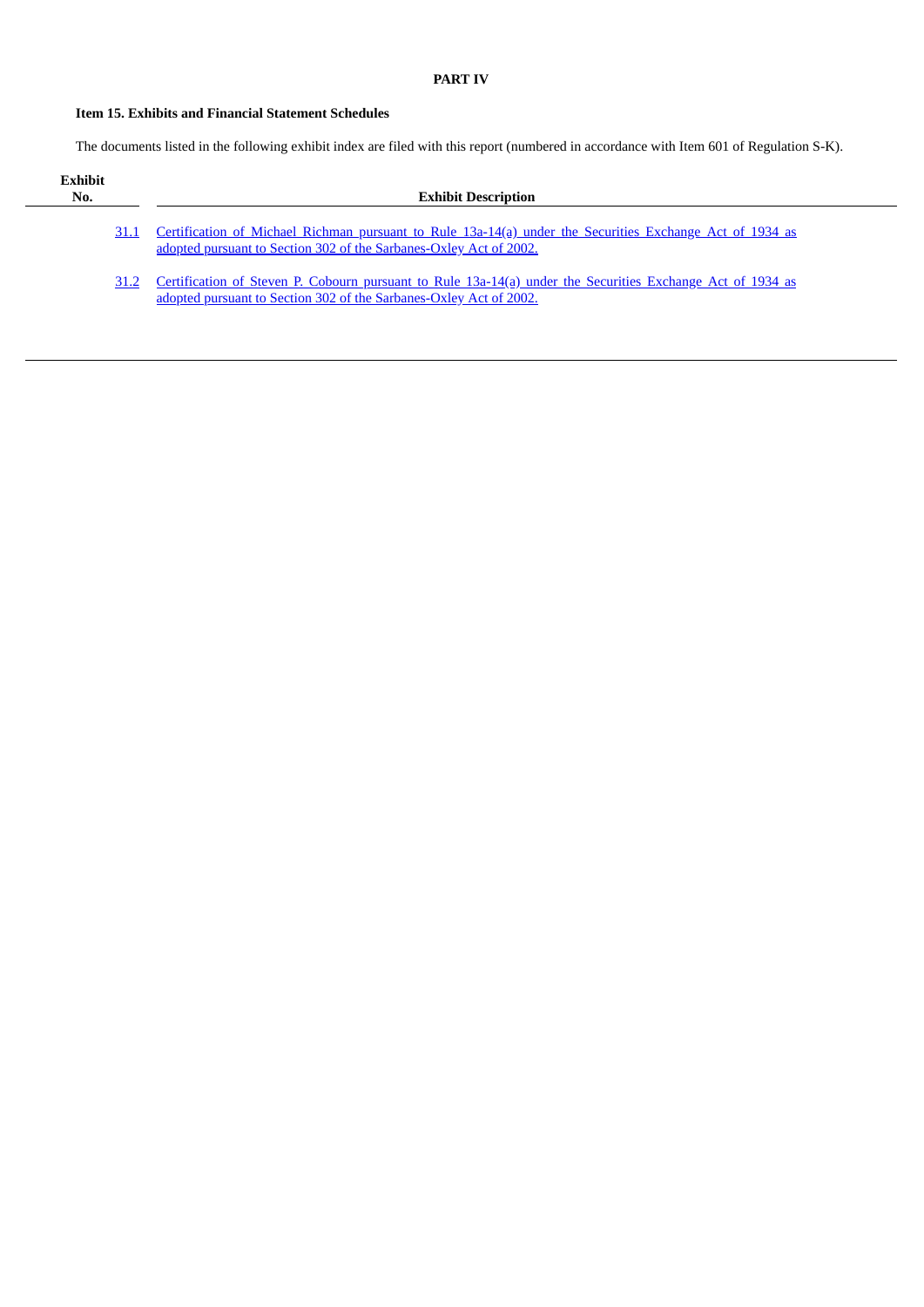## **SIGNATURES**

Pursuant to the requirements of Section 13 or 15(d) of the Securities Exchange Act of 1934, the registrant has duly caused this report to be signed on its behalf by the undersigned, thereunto duly authorized.

Date: April 26, 2021

## **NEXTCURE, INC.**

By: /S/ Michael Richman

Michael Richman President and Chief Executive Officer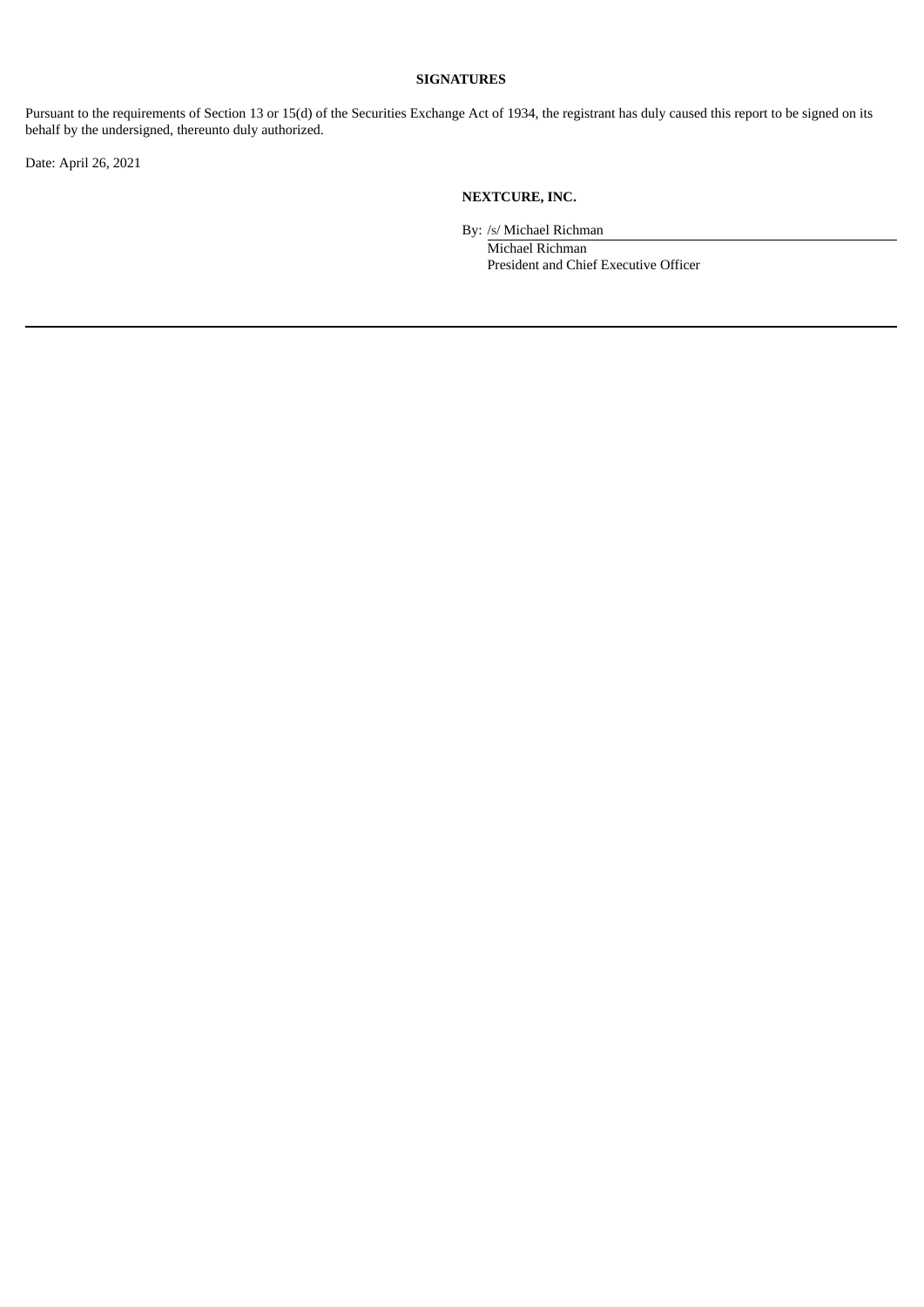#### **Certification of Principal Executive Officer Pursuant to Section 302 of the Sarbanes-Oxley Act of 2002**

<span id="page-5-0"></span>I, Michael Richman, certify that:

- 1. I have reviewed this Annual Report on Form 10-K of NextCure, Inc.;
- 2. Based on my knowledge, this report does not contain any untrue statement of a material fact or omit to state a material fact necessary to make the statements made, in light of the circumstances under which such statements were made, not misleading with respect to the period covered by this report;
- 4. The registrant's other certifying officer and I are responsible for establishing and maintaining disclosure controls and procedures (as defined in Exchange Act Rules 13a-15(e) and 15d-15(e)) and internal control over financial reporting (as defined in Exchange Act Rules 13a-15(f) and 15d-15(f)) for the registrant and have:
	- (a) Designed such disclosure controls and procedures, or caused such disclosure controls and procedures to be designed under our supervision, to ensure that material information relating to the registrant, including its consolidated subsidiaries, is made known to us by others within those entities, particularly during the period in which this report is being prepared;
	- (b) Designed such internal control over financial reporting, or caused such internal control over financial reporting to be designed under our supervision, to provide reasonable assurance regarding the reliability of financial reporting and the preparation of financial statements for external purposes in accordance with generally accepted accounting principles;
	- (c) Evaluated the effectiveness of the registrant's disclosure controls and procedures and presented in this report our conclusions about the effectiveness of the disclosure controls and procedures, as of the end of the period covered by this report based on such evaluation; and
	- (d) Disclosed in this report any change in the registrant's internal control over financial reporting that occurred during the registrant's most recent fiscal quarter (the registrant's fourth fiscal quarter in the case of an annual report) that has materially affected, or is reasonably likely to materially affect, the registrant's internal control over financial reporting; and
- 5. The registrant's other certifying officer and I have disclosed, based on our most recent evaluation of internal control over financial reporting, to the registrant's auditors and the audit committee of the registrant's board of directors (or persons performing the equivalent functions):
	- (a) all significant deficiencies and material weaknesses in the design or operation of internal control over financial reporting which are reasonably likely to adversely affect the registrant's ability to record, process, summarize and report financial information; and
	- (b) any fraud, whether or not material, that involves management or other employees who have a significant role in the registrant's internal controls over financial reporting.

Date: April 26, 2021

/s/ Michael Richman Name: Michael Richman Title: President and Chief Executive Officer